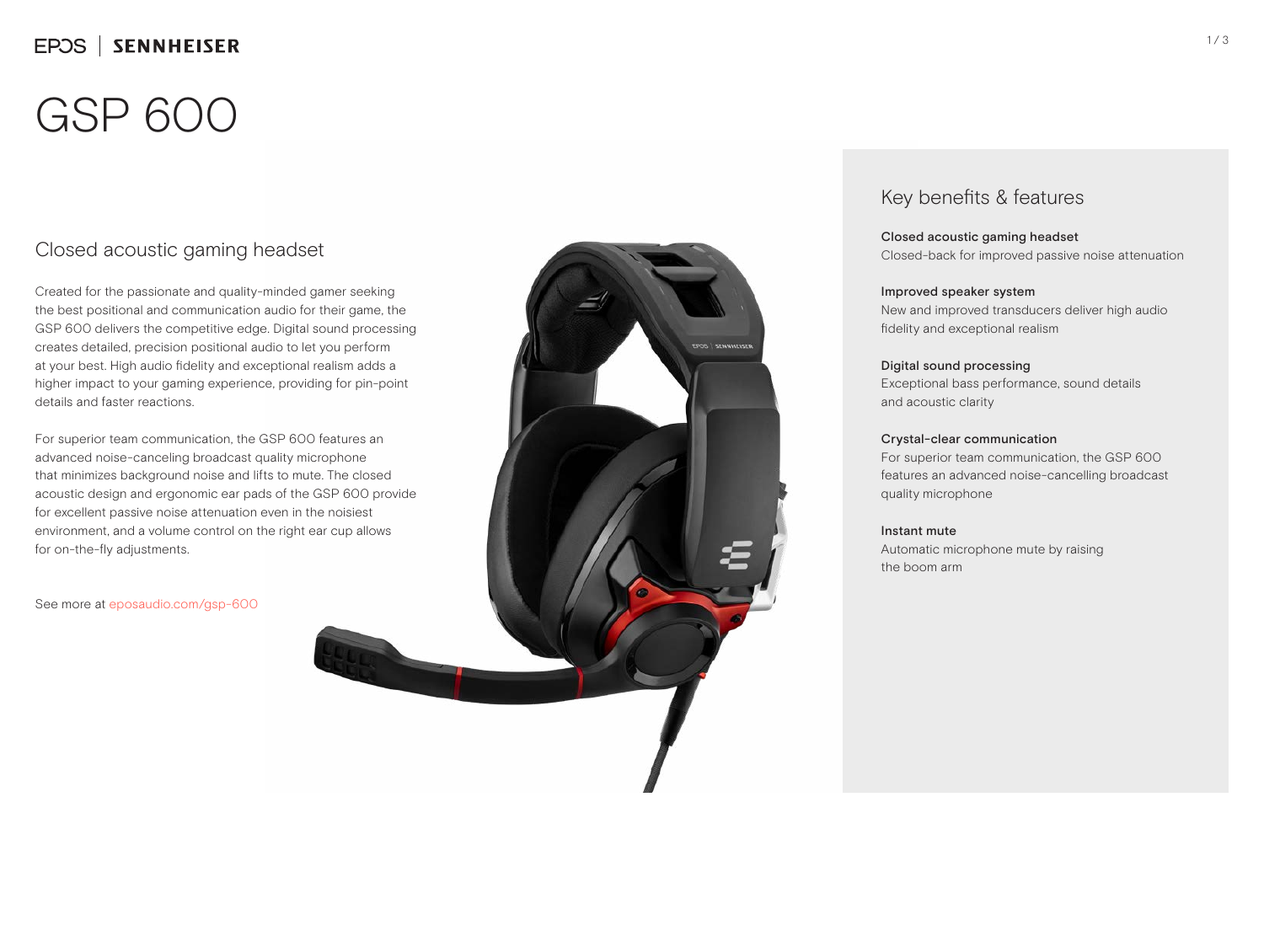## GSP 600

## Product data

### General

| Ear coupling         | Around ear                                                                 |  |
|----------------------|----------------------------------------------------------------------------|--|
| Transducer principle | Dynamic, closed                                                            |  |
| Cable length         | 2.5 m PC cable / 1.5 m Console cable                                       |  |
| Connector plugs      | 2 x 3.5 mm (3-pole connectors)<br>1 x 3.5 mm (4-pole connectors)           |  |
| Compatibility        | PC, Mac OSX, PS4, Xbox One, Switch,<br>and consoles with 3.5 mm jack input |  |
| Warranty             | 2 years, international                                                     |  |
| Headphones           |                                                                            |  |
| Frequency response   | 10-30,000 Hz                                                               |  |
| Impedance            | 28 O                                                                       |  |
| Sound pressure level | 112 dB SPL @ 1 kHz, 1V RMS                                                 |  |

| Packaging                                                 |                                                                       |
|-----------------------------------------------------------|-----------------------------------------------------------------------|
| Dimension of product packaging<br>$(L \times W \times H)$ | 240 x 220 x 105 mm                                                    |
| Package weight<br>(incl. complete product and packaging)  | 990 g                                                                 |
| Dimension of master carton<br>$(L \times W \times H)$     | 535 x 400 x 275 mm                                                    |
| Units in distributor master carton                        | 6                                                                     |
| Languages                                                 | English, German, French, Spanish,<br>Italian, Chinese and Russian     |
| Content of delivery                                       |                                                                       |
| What's in the box                                         | GSA 505 PC Cable, GSA 506 Console Cable,<br>Safety Guide, User Manual |

#### Microphone

| Frequency response | 10-18.000 Hz    |
|--------------------|-----------------|
| Pick-up pattern    | Uni-directional |
| Sensitivity        | $-47$ dBV/PA    |